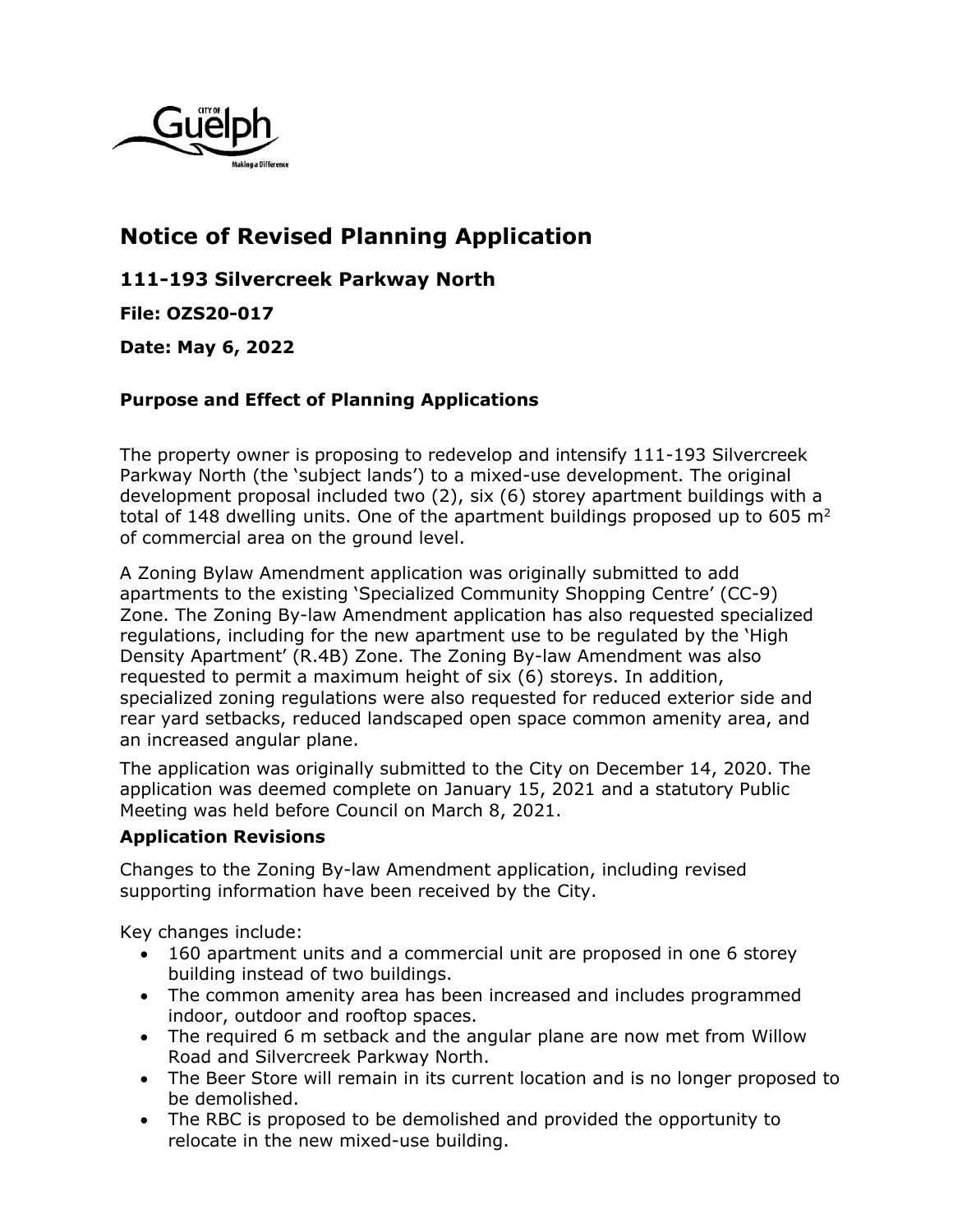- 205 residential parking spaces (including visitor and barrier free parking) are provided in the revised proposal. Residential parking is provided underground for residents with surface parking provided for visitors.
- An Urban Design Master Plan has been provided which indicates how the future Phase 2 development can be accommodated by the current proposal.
- A 3m buffer strip along the street has been added to the proposal in proximity to the new building.
- An Active Transportation Plan has been provided to indicate how the site will accommodate various modes of travel through the property.
- A Sustainability Brief has been provided which summarize the Community Energy Initiatives of this proposal.

## **New Materials Submitted**

On April 22, 2022, the following items were submitted to the City for review:

- Comment Response Matrix; prepared by Astrid J. Clos Planning Consultants, dated April 22, 2022;
- Updated Planning Justification Report, prepared by Astrid J Clos Planning Consultants, dated April 22, 2022.
- Revised Architect Drawing Set (including revised site plan), prepared by Petroff Partnership Architects,dated April 22, 2022;
- Master Plan, prepared by Petroff Partnership Architects, dated April 14, 2022;
- Sun Shadow Study and Analysis, prepared by Master Plan, Petroff Partnership Architects, dated April 21, 2022;
- Functional Servicing and Stormwater Management Report, prepared by Stantec, dated April 22, 2022;
- Landscape Rezoning Drawings, prepared by Studio TLA, dated April 22 2022;
- Master Plan Active Transportation, prepared by Petroff Partnership Architects, dated April 14, 2022;
- Noise Feasibility Study, prepared by Valcoustics Canada, dated April 22 2022;
- Traffic Geometric Plans, prepared by Paradigm Transportation Solutions, dated April 7, 2022;
- Parking Study, prepared by Paradigm Transportation Solutions, dated April 21, 2022;
- Supplemental Geotechnical Investigation, prepared by Stantec, dated April 14, 2022; and
- Sustainability Brief, prepared by Starlight Investments., dated April 7, 2022.

These documents as well as previous submission materials are available online at **guelph.ca/development** under **111-193 Silvercreek Parkway North**. For additional information please contact the planner managing the file:

Michael Witmer Senior Development Planner Planning and Building Services Phone: 519-837-5616, extension 2790 Email: [michael.witmer@guelph.ca](mailto:michael.witmer@guelph.ca)